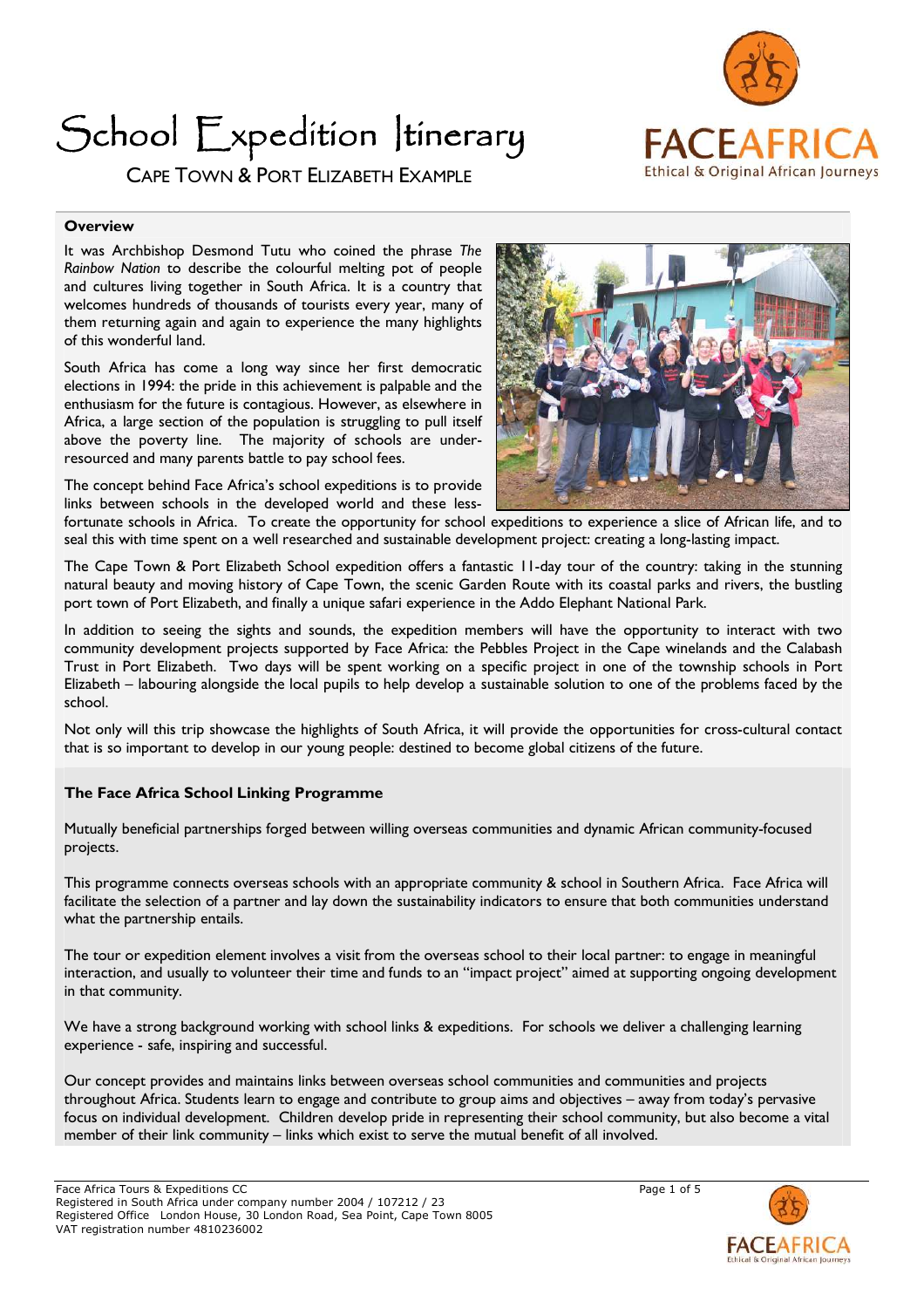## ITINERARY SUMMARY

| <b>Day</b>      | <b>Nightstop</b>   | <b>Accommodation</b>   | <b>Meal</b> | <b>Day Plan</b>                                                                     |
|-----------------|--------------------|------------------------|-------------|-------------------------------------------------------------------------------------|
|                 | Cape Town          | St John's Lodge (Dorm) | LD.         | Arrive & transfer to lodge. PM Robben Island Visit                                  |
| 2               | Cape Town          | St John's Lodge (Dorm) | <b>BLD</b>  | Peninsula Tour followed by trip up Table Mountain                                   |
| 3               | Cape Town          | St John's Lodge (Dorm) | <b>BLD</b>  | Day spent with Pebbles Project                                                      |
| 4               | Knysna             | Camping                | <b>BLD</b>  | Drive day to Knysna. Set up camp & I <sup>st</sup> night under canvas               |
| 5.              | Knysna             | Camping                | <b>BLD</b>  | Adventure Day exploring Goukamma National Park                                      |
| 6               | Port Elizabeth     | The Willows (Camp)     | <b>BLD</b>  | AM Treetop Canopy Tour. PM Drive to Port Elizabeth                                  |
| $\overline{7}$  | Port Elizabeth     | The Willows (Camp)     | <b>BLD</b>  | Orientation day & tour of township / local schools                                  |
| 8               | Port Elizabeth     | The Willows (Camp)     | <b>BLD</b>  | Volunteer workday I at Primary School                                               |
| 9               | Port Elizabeth     | The Willows (Camp)     | <b>BLD</b>  | Volunteer workday 2 at Primary School                                               |
| $\overline{10}$ | Addo Elephant Park | Addo Park (Camp)       | <b>BLD</b>  | AM Drive to Addo Elephant Park. PM Game Drive                                       |
| $\mathsf{H}$    |                    |                        | B L         | AM Game Drive. Drive to Port Elizabeth & fly to Jo'burg.<br>Connect on flight home. |

## INCLUDED ACTIVITIES & EXCURSIONS

| <b>Details</b>                                                                                                               | <b>Comments</b>                     |  |  |  |  |
|------------------------------------------------------------------------------------------------------------------------------|-------------------------------------|--|--|--|--|
| Visit to Robben Island - ferry tickets, tour of prison with ex-political prisoner                                            |                                     |  |  |  |  |
| Return Cable Car journey up Table Mountain                                                                                   |                                     |  |  |  |  |
| Cape Peninsula Tour                                                                                                          | Including entrance to National Park |  |  |  |  |
| Day visit to wine farm crèche with Pebbles Project to interact with children and lend a<br>hand to a project to be specified |                                     |  |  |  |  |
| $\frac{1}{2}$ day hiking & $\frac{1}{2}$ day canoeing in Goukamma NP                                                         | Activities to be tailored           |  |  |  |  |
| Treetop Canopy Tour with Stormsriver Adventures                                                                              |                                     |  |  |  |  |
| City & township tour including orientation for following project days                                                        |                                     |  |  |  |  |
| Two full days working on project with township school                                                                        |                                     |  |  |  |  |
| Entrance to Addo Elephant Park                                                                                               | Two game drives included            |  |  |  |  |
|                                                                                                                              |                                     |  |  |  |  |
| <b>INCLUSIONS &amp; EXCLUSIONS</b>                                                                                           |                                     |  |  |  |  |

| Includes: -                                                                                                      | $Excludes -$                                        |
|------------------------------------------------------------------------------------------------------------------|-----------------------------------------------------|
| Regional flights as specified above                                                                              | International return flights (quotation on request) |
| 3 nights accommodation in 4-person dormitories (learners) & twin rooms<br>(adults) at The Train Lodge, Cape Town | <b>Additional Optional Activities</b>               |
| Fully catered camping for the rest of the tour                                                                   | <b>Travel Insurance</b>                             |
| All meals as specified                                                                                           | Personal expenses and drinks                        |
| All transport by mini-coach with professional driver                                                             |                                                     |
| All activities as specified above                                                                                |                                                     |
| Services of specialist Face Africa Tour Leader & Safari Chef                                                     |                                                     |
|                                                                                                                  |                                                     |

## PARTNER WITH A PROFESSIONAL AND DYNAMIC ORGANISATION

We greatly respect the trust that clients place in us. Below are some reasons we hope you will benefit from working with us: - Personal and PROFESSIONAL

We always aim to build long term relationships with overseas partners, schools, projects, communities and our suppliers. This is our living and we do everything with pride and to the best of our ability.

Experience, Logistics & Support

Having backpacked, lead tours and bussed over all the countries we operate in and, with a permanent operational base in South Africa, our local knowledge is an essential tool in our ability to mitigate and manage risk as well as keep a meticulous eye on operations. Whilst on expedition our operations room gives 24 hours emergency contact.

Schools & Safety

If an activity is not safe and we can't get a risk assessment approval, we will not run it. All our staff have training in first aid and personal safety is taken very seriously - so all involved can hit the ground running with confidence. We operate a comprehensive emergency response plan.

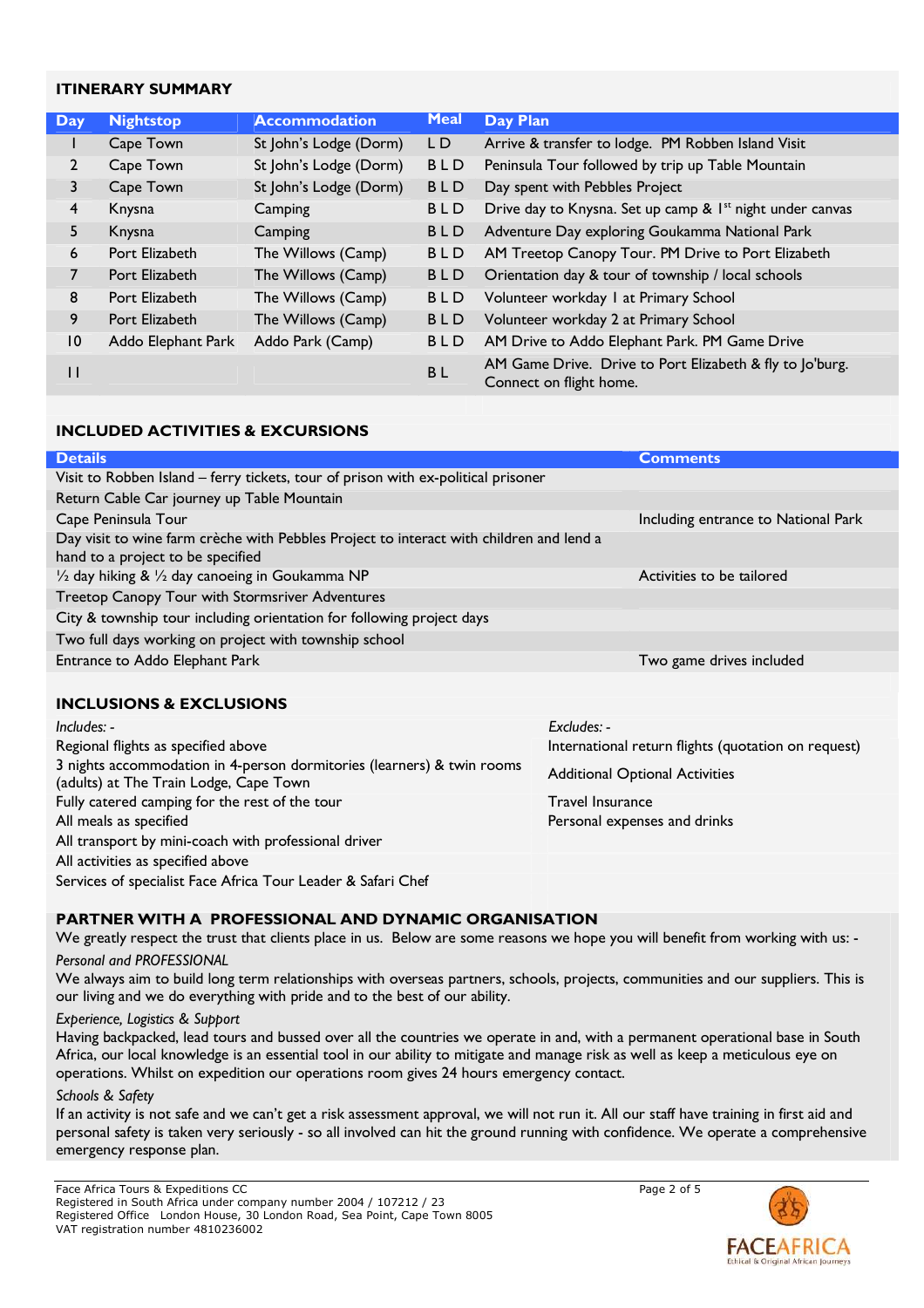## DETAILED ITINERARY

| Day I | <b>Cape Town</b> | St John's Lodge | Meals: LD |
|-------|------------------|-----------------|-----------|
|       |                  |                 |           |



Return to the lodge for dinner.

| Day 2 | <b>Cape Town</b> | St John's Lodge | $\blacksquare$ Meals: $BLD$ |
|-------|------------------|-----------------|-----------------------------|
|-------|------------------|-----------------|-----------------------------|



After breakfast, we will board the vehicle for a tour of the Cape Peninsula. Heading south we will pass the Kirstenbosch Botanical Gardens en route to the old British Naval Base at Simon's Town. Just south of here we will visit the penguin colony at Boulder's Beach before continuing down to the Cape Peninsula National Park. Driving through h the reserve, we can hope to see certain antelope species and ostrich.

At Cape Point you can take a tram up to the lighthouse at the top, or take a short walk to the south-western tip of Africa – the Cape of Good Hope.

Returning up the west side of the Peninsula, we will enjoy fabulous views from Chapman's Peak Drive as we make our way back around to Table Mountain. Here you will take a cable-car up to the top in time to watch the late afternoon sun sink into the Atlantic to the west. Return to the lodge for dinner.

| Day 3 | <b>Cape Town</b> | St John's Lodge | Meals: B L D |  |
|-------|------------------|-----------------|--------------|--|
|-------|------------------|-----------------|--------------|--|



This morning we will head out into the winelands of Stellenbosch to link up with the Pebbles Project. This award-winning organisation works with farm labourer communities on wine farms in the Cape winelands. Their main focus is on the crèche and after-school facilities for the farm workers' children, but a rounded approach means that they are being successful in uplifting many areas of the communities' lives.

We will have a briefing from the Project Co-ordinator before spending the morning on a particular project that is in need – for example painting a classroom. After lunch, there will be the opportunity to interact with the children in the After-School Clubs from the farm for games and art.

Return to the lodge for dinner.

Day 4 **Knysna / Garden Route** Buffalo Bay Camping Meals: B L D



After breakfast we will pack up and leave Cape Town behind us. Travelling east, we will pass into the Overberg region and through a long stretch of fertile farmland – cut by the occasional river valley. By early afternoon we will hit the coast again at Mossel Bay, on South Africa's famed Garden Route. The road hugs the coast through this stunning region and we continue to our campsite right on the sea, 10 km outside Knysna.

It's our first night under canvas, so you will all be tasked with helping to set up camp and prepare our first meal eaten under the Big African Sky. Then we will retire to our tents to be soothed asleep by the sound of the waves breaking against the rocks…



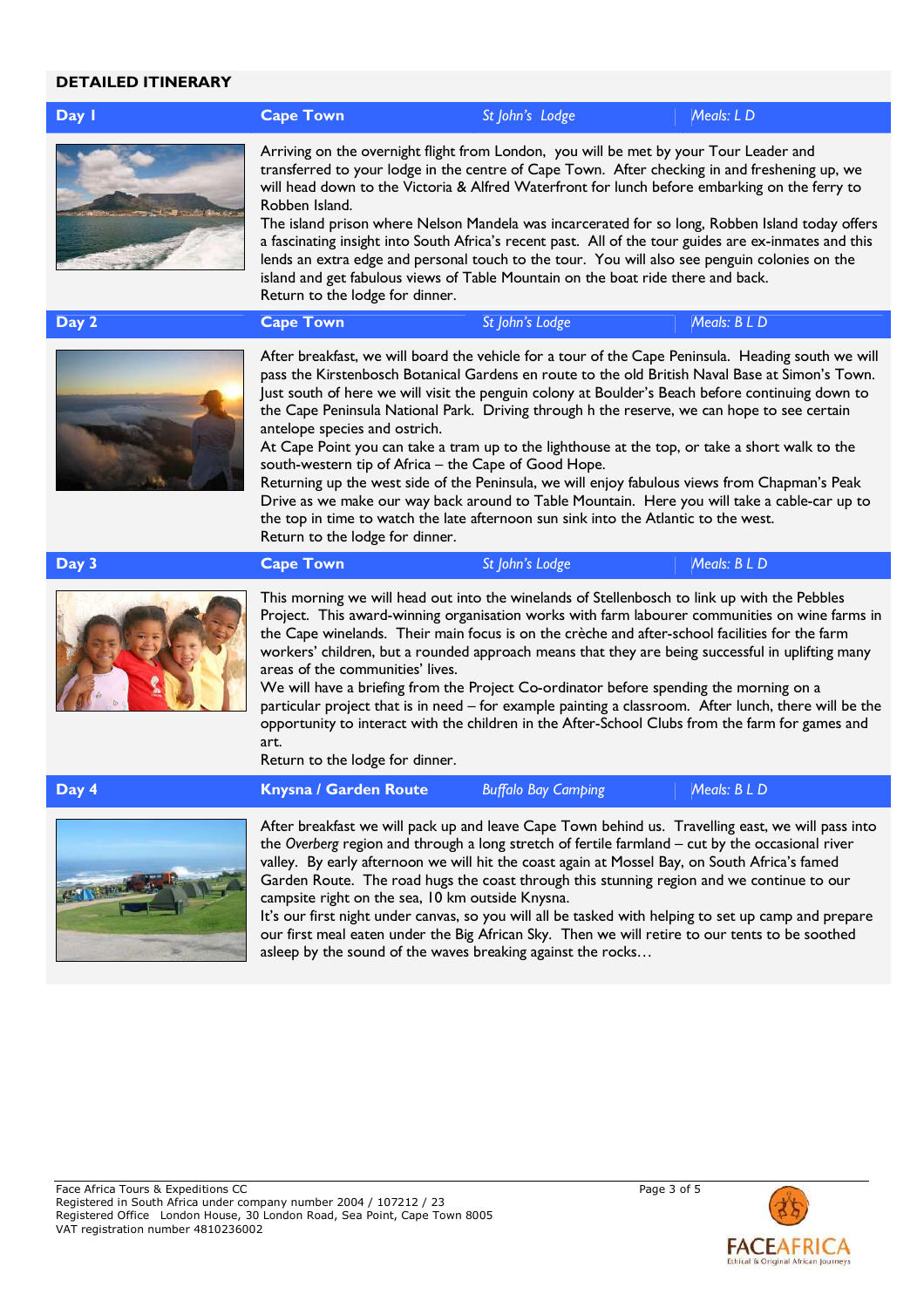## Day 5 **Knysna / Garden Route** Buffalo Bay Camping Meals: B L D



An adventurous day exploring the Goukamma Nature Reserve.

With an expert local wilderness guide, we will enter this area of outstanding natural beauty. After crossing the river in a small boat, the 8km walk starts and we climb through beautiful forest up the top of the dunes for an amazing 360 degree view of the completely undisturbed beach, Goukamma river mouth, and dune forest. After a picnic lunch, we will take to the river in canoes for a different view of this beautiful area. Late afternoon we will return to camp for some much needed sustenance, and to sit around the campfire and relay the day's experiences.

## Day 6 **Tsitsikamma / Port Elizabeth** Willows Campsite Meals: B L D



After breakfast we will pack up camp and continue east along the Garden Route. In the Tsitsikamma National Park, we will stop and link up with Stormsriver Adventures for their Treetop Canopy Tour. This is a unique eco-wilderness adventure that takes place in the magnificent Tsitsikamma indigenous rainforest. The tour involves traversing from one platform to another along a steel cable suspended up to 30 meters above the forest floor. Most platforms are located in giant Outeniqua Yellowwood trees. The scenery and bird life is spectacular and professional guides provide interesting facts about the forest ecology during the 2½ hour experience. After this excitement, we will have lunch and continue on to Port Elizabeth and our campsite.

## **Day 7 Port Elizabeth Willows Campsite Meals: B L D Day 7**



This morning, we will join up with a local guide from the Calabash Trust for the Real City Tour of Port Elizabeth. This fascinating and insightful tour starts in the inner city covering early English Settler history which helps to put the development of the townships into context. More recent South African history is to be experienced before heading out to the townships and experiencing a slice of modern South African life. You will visit a community run primary school supported by the Trust, where we will be working on a project for the next two days.

There will be a chance to meet with and interact with the local children from the school, before we return to the campsite for the evening.



**Days 8 & 9 Port Elizabeth Townships** Willows Campsite Meals: BLD

These two days will be spent with one of the primary schools in the township which is supported by the Calabash Trust. Our association with Calabash means that the project we undertake will be something of real importance to the school and local community – something that is not only beneficial but sustainable as well. Because of the changing needs of these communities, it is not possible to pre-determine what the exact project will be so far in advance, but previous groups have assisted with the construction of sports fields, the establishment of vegetable or 'trench' gardens, building projects and rainwater harvesting.



The pupils will be paired with pupils from the local school in whatever work is being undertaken. This ensures that the results of the project are appreciated by the school, as well as providing excellent opportunities for finding out about each other's cultures and ways of life. Lunch will be taken at the school and in the afternoons there will be the opportunity for a more informal interaction and enjoy a game of football or netball.

At the end of each day we will return to the campsite to rest and discuss the day's activities. Everyone will be encouraged to voice their thoughts about the work they are undertaking and have input for the following day. This is seen as an essential part of the process to ensure that everyone gets the most out of this cross-cultural experience.